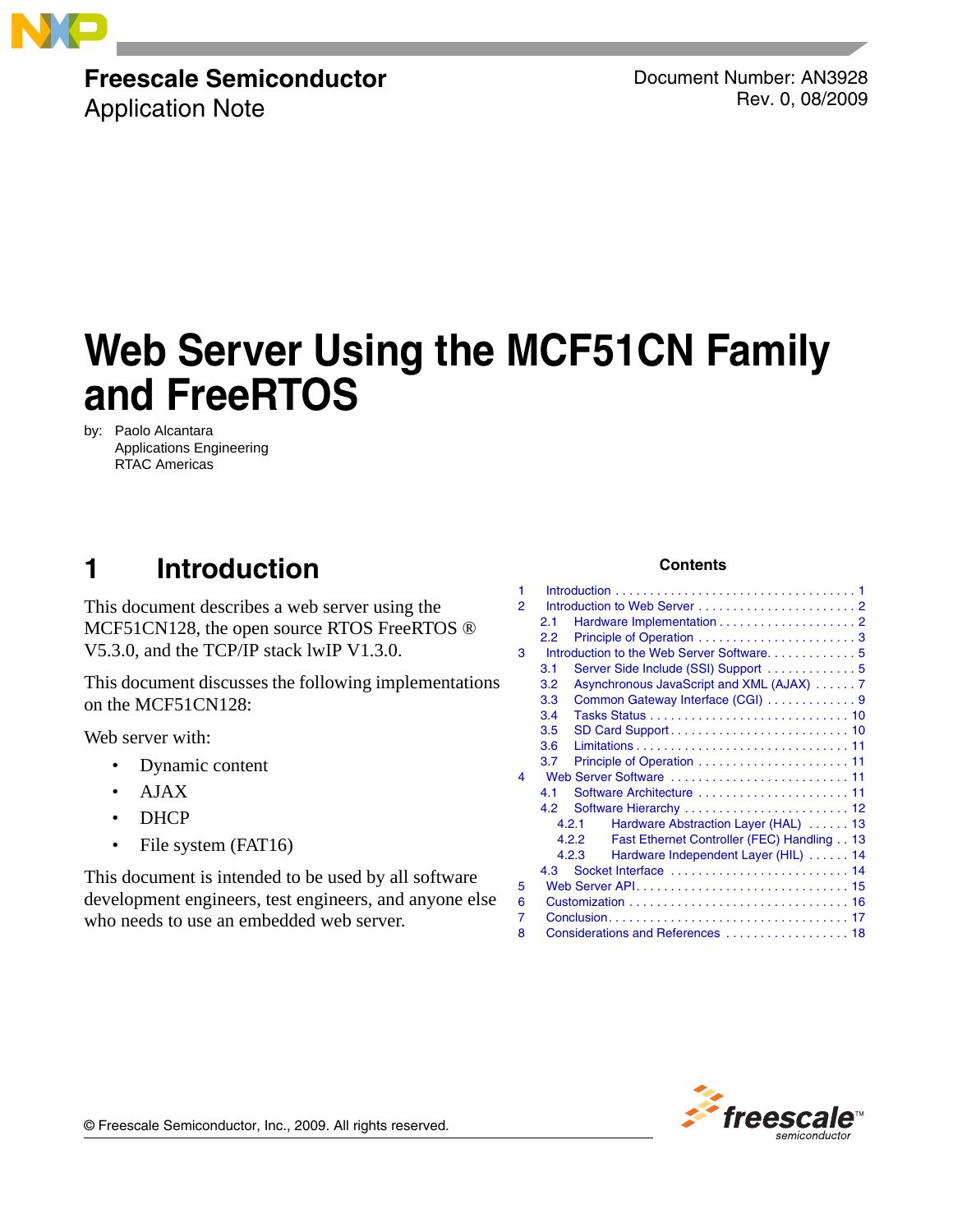

**Introduction to Web Server**

# <span id="page-1-0"></span>**2 Introduction to Web Server**

This web server software allows you to post information to the world wide web (WWW) that is easily viewable by a standard web browser. It does not require a deep knowledge of Ethernet or TCP/IP to use or change it. [Figure 1](#page-1-2) shows web server features:



**Figure 1. Web server implemented in MCF51CN family providing HTTP services**

## <span id="page-1-2"></span><span id="page-1-1"></span>**2.1 Hardware Implementation**

This application note works with the MCF51CN128 reference design and the Tower System. For more information about the MCF51CN128 reference design, go to the [MCF51CN128 Product Summary Page](http://www.freescale.com/webapp/sps/site/prod_summary.jsp?code=MCF51CN128&nodeId=0162468rH3YTLC00M924B2). For Tower System information, visit [www.Freescale.com/tower.](http://www.freescale.com/webapp/sps/site/overview.jsp?code=TOWER_HOME&tid=vantower)

A hardware block diagram of the MCF51CN128 reference design is presented for clarity.



**Figure 2. Hardware block diagram of MCF51CN128 reference design board**

For the MCF51CN128 reference design hardware, jumpers must remain in the same position. The board is then ready to use as it is. Board schematics, layout, and Gerber files are provided in case a customization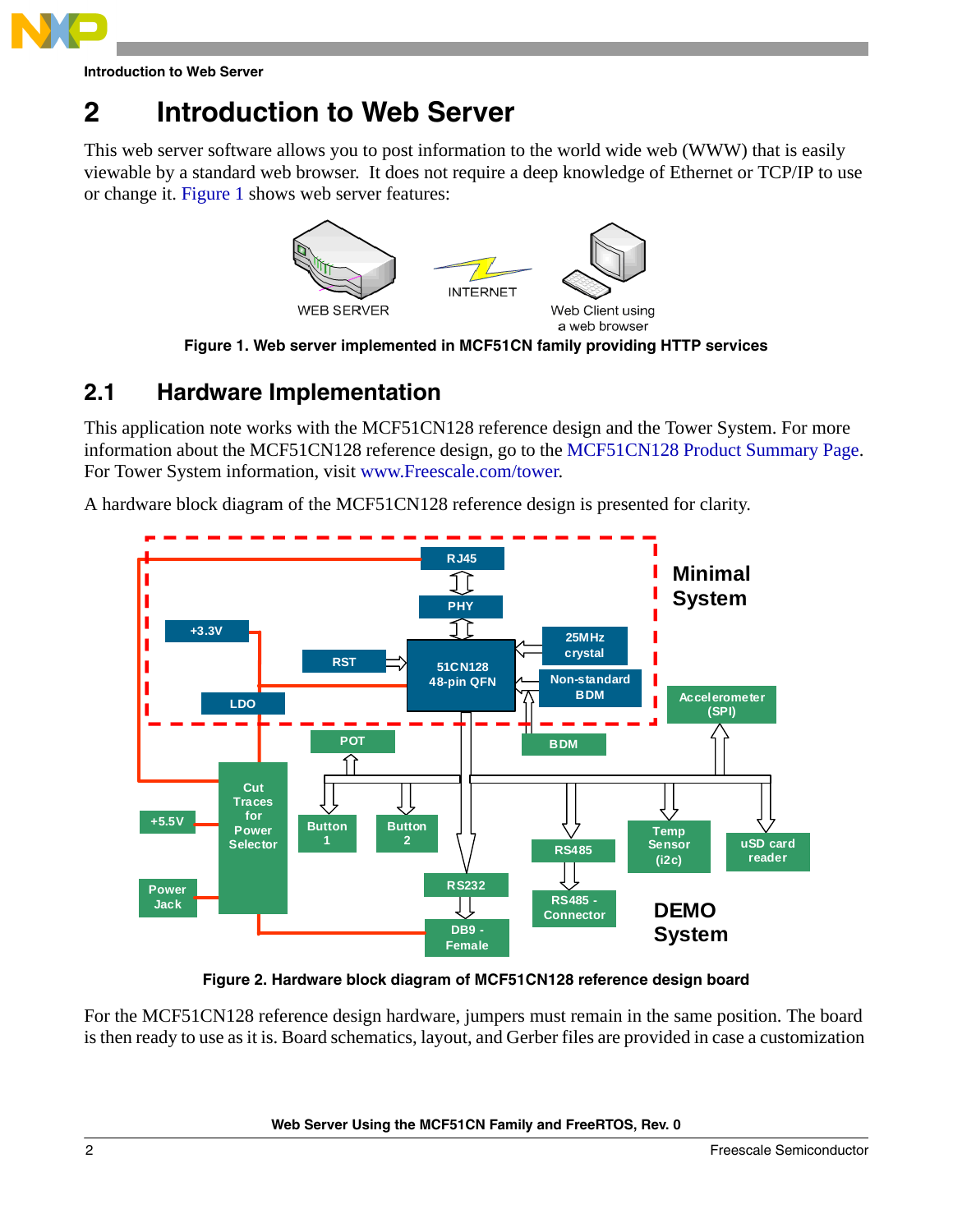

is required in the hardware for specific use of the web server, like removing additional components besides Ethernet.

For the TWR-MCF51CN Tower Rev C, the default jumper configuration must be used.

## <span id="page-2-0"></span>**2.2 Principle of Operation**

The web server works with common web browsers like Internet Explorer or Mozilla Firefox. One way to know the IP address assigned if using dynamic IP assignation is to use a PC network protocol analyzer like Wireshark. Type the following in the expression filter option of the tool:

eth.src == 00:CF:52:35:00:07 || eth.dst == 00:CF:52:35:00:07

All the LAN packets with this Ethernet address are then shown. You must connect the web server hardware in the same network hub or network switch of the PC using Wireshark.

As soon as the web server address is known, this can be typed as follows in the web browser:

#### http://192.168.1.82/

If the web page does not appear, check Proxy settings. When using a direct connection from a PC to the web server, use a crossover cable or if using through a hub, use a straight cable.

For details on how to change MAC parameters, refer to application note *Serial-to-Ethernet Bridge Using MCF51CN Family and FreeRTOS* (document AN3906).

The software accompanying this application note can be obtained by the IP address using the dynamic host configuration protocol (DHCP). The DHCP can be enabled by changing a MAC parameter. [Figure 3](#page-2-1) shows mac.shtml DHCP selector stored in the web server.

| Address Type: DHCP |  |
|--------------------|--|
| atic               |  |
| ynamic             |  |

**Figure 3. Static or dynamic IP address selector**

<span id="page-2-1"></span>The web server starts with the following configuration, but can be changed at runtime using a configuration web page viewable through a web browser.

|  |  | <b>Table 1. Default MAC parameters</b> |
|--|--|----------------------------------------|
|--|--|----------------------------------------|

| <b>MAC Parameters</b>                               |                                                  |
|-----------------------------------------------------|--------------------------------------------------|
|                                                     | MAC Address 00:CF:52:35:00:07                    |
|                                                     | IP Address 192.168.1.3 for static implementation |
|                                                     | Mask Address 255.255.255.0                       |
| Gateway Address 192.168.1.1                         |                                                  |
| Server Address to Connect to an Address 192.168.1.3 |                                                  |
| Static or Dynamic Address Static                    |                                                  |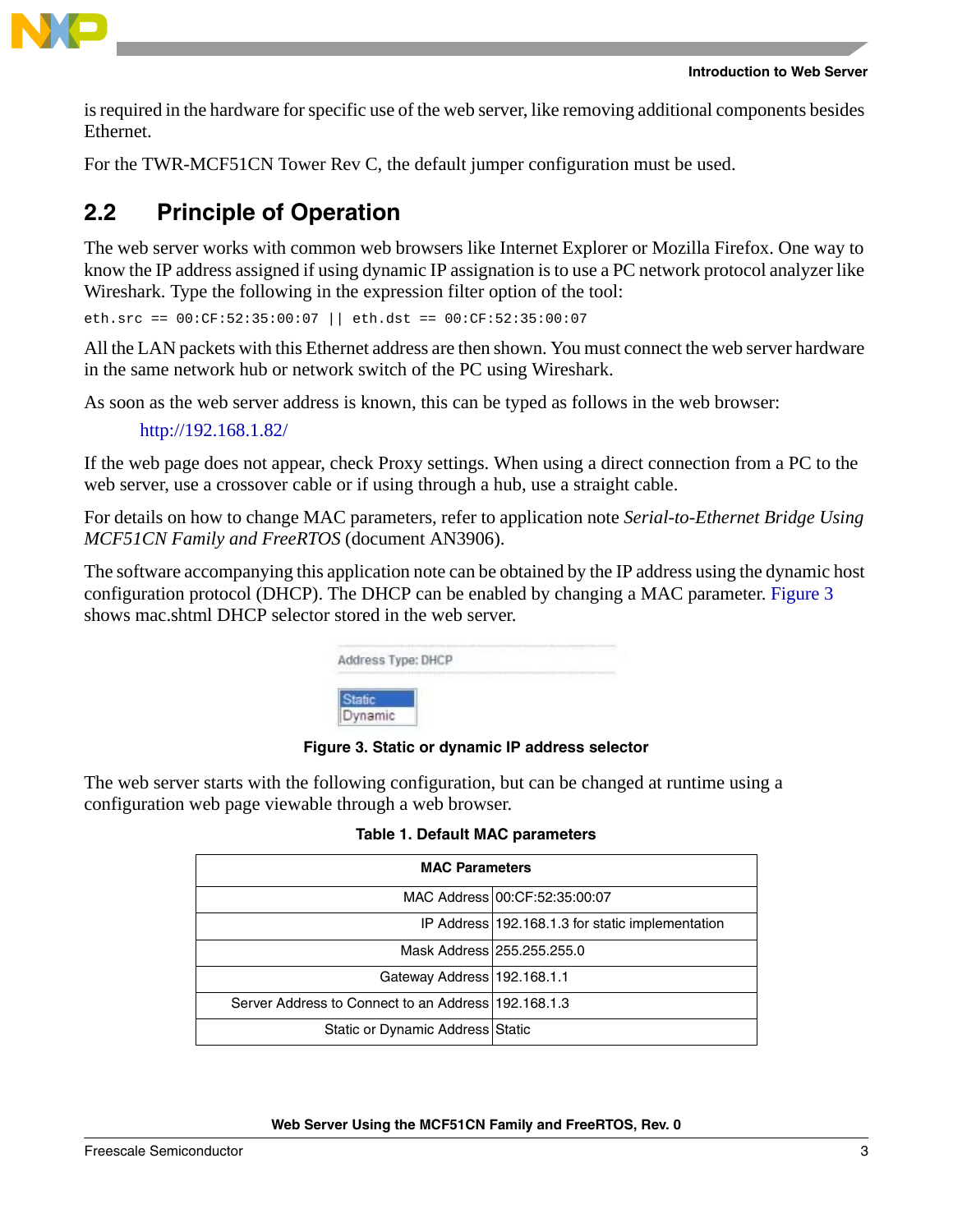

#### **Introduction to Web Server**

For example, the following web page is the home page displayed when the assigned IP address is typed in the web browser. It also allows navigation to all the web pages stored in the MCF51CN128 internal ROM memory.

| Hello!!                                                                                                                                                                                     |                                                                                                                                                           |                                           |
|---------------------------------------------------------------------------------------------------------------------------------------------------------------------------------------------|-----------------------------------------------------------------------------------------------------------------------------------------------------------|-------------------------------------------|
| This web page is stored on the MCF51CN128 uC from Freescale Semiconductor. A low cost chip with                                                                                             | 128KB of FLASH + 24KB of RAM in a 48-pin QFN package running FreeRTOS and IwIP. Some features of                                                          | Training & Documentation                  |
| this software include:                                                                                                                                                                      |                                                                                                                                                           | MCF51CN128 Data Sheet                     |
| Dynamic Address                                                                                                                                                                             |                                                                                                                                                           | MCF51CN128 Reference Manual               |
| Mail Client                                                                                                                                                                                 |                                                                                                                                                           | MCF51CN128 Fact Sheet                     |
| FTP Server                                                                                                                                                                                  |                                                                                                                                                           |                                           |
| Serial Bridge                                                                                                                                                                               |                                                                                                                                                           | Links of Interest                         |
| SDcard+FAT16                                                                                                                                                                                |                                                                                                                                                           | CodeWarrior® for HC(S)08/RS08<br>Download |
| About IwIP                                                                                                                                                                                  | <b>About FreeRTOS</b>                                                                                                                                     | <b>BDM Multilink</b>                      |
|                                                                                                                                                                                             |                                                                                                                                                           | USBSPYDER08 Debug Tool                    |
| IwIP is a light-weight implementation of the TCP/IP<br>protocol suite that was originally written by Adam<br>Dunkels of the Swedish Institute of Computer                                   | FreeRTOS™ is a portable, open source, mini Real<br>Time Kernel - a free to download and royalty free<br>RTOS that can be used in commercial applications. | Proximity Sensing Electrode<br>Board      |
| Science but now is being actively developed by a<br>team of developers distributed world-wide headed<br>by Leon Woestenberg. The developement<br>homepage has the latest news and releases. |                                                                                                                                                           |                                           |
| More about MCF51CN128                                                                                                                                                                       | Applications                                                                                                                                              |                                           |
| MCF51CN128 Details                                                                                                                                                                          | <b>MCU Configuration</b><br>淵                                                                                                                             |                                           |
|                                                                                                                                                                                             | SSI Example                                                                                                                                               |                                           |
|                                                                                                                                                                                             | Ajax Example<br>Tasks' Status                                                                                                                             |                                           |

**Figure 4. Home webpage**

The web server is able to manage the following web services. For this particular application note, a list of web services is presented with their respective applications:

- HTTP 2.0 Persistent connections or keep-alive sessions are useful to avoid opening new TCP connections for each file, thereby increasing HTTP response performance. This feature is needed to use the AJAX method.
- SSI Server side include (SSI) directives that give dynamic content to a web page. For example, a string previously defined as "IP\_ADDRESS" in HTML code can be replaced with "10.81.64.38" when it is requested by a client. In this application, the SSI shows MCU settings stored on the ROM at runtime.
- AJAX Displays web page changes without refreshing all the contents on the web page. From an AJAX perspective, the web server needs to support only SSI directives. The web client must support JavaScript to request information in background mode and does not refresh the entire page. The web client is responsible for requesting this information at regular times. This application uses AJAX to update counters every millisecond.
- FORMS (POST request) A web-form is a friendly scheme in which you can send information to the web server. MCU settings that can be changed are present in a web-form.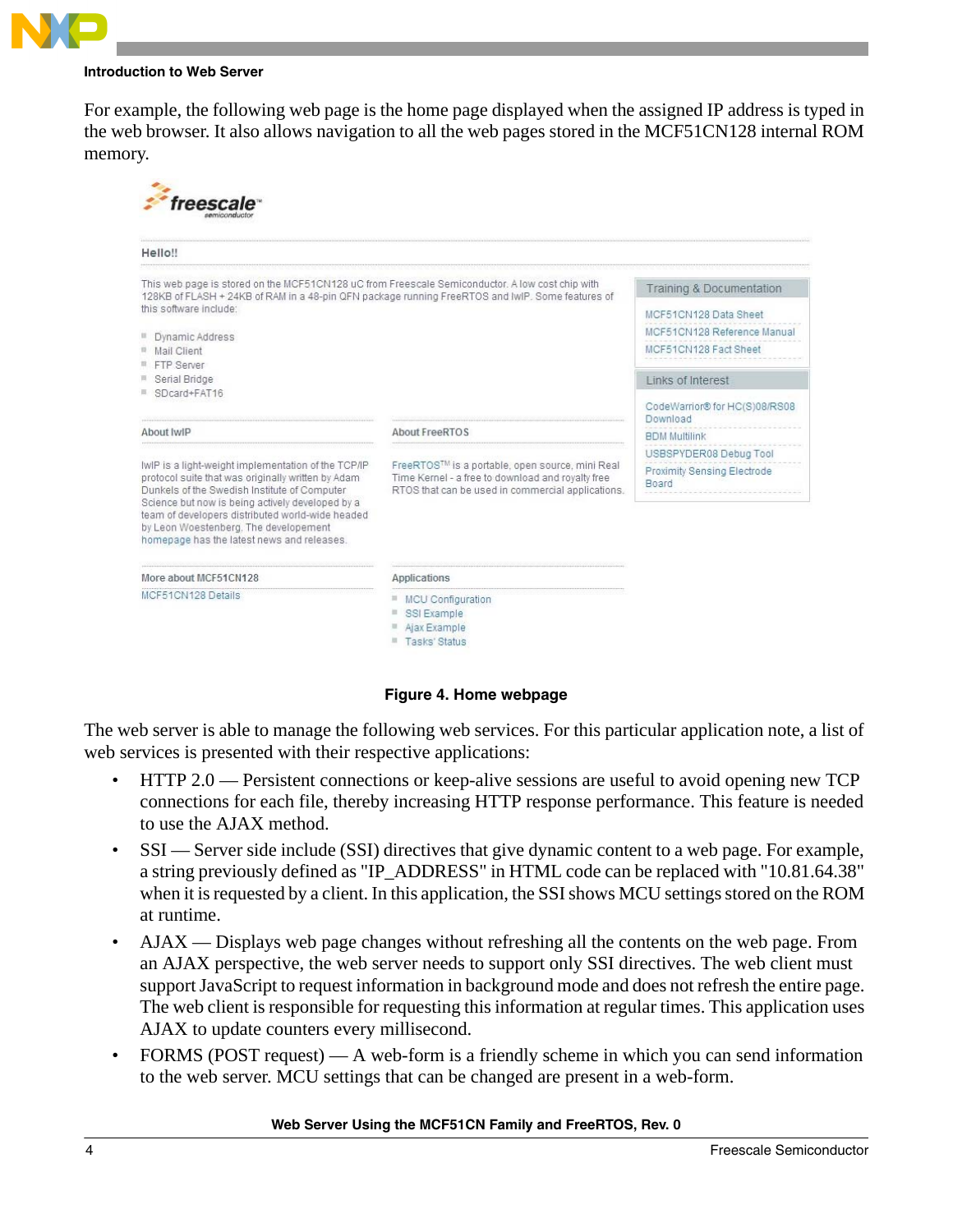

• CGI (POST request) — For this application, a common gateway interface (CGI) is used to run a predefined routine inside the web server (MCU) and generate a new web page in response. In this application, a CGI is run when a web-form is sent for processing.

### **NOTE**

The web server also presents a webpage showing what RTOS tasks are running and what their stack consumption is for a better customization.

# <span id="page-4-0"></span>**3 Introduction to the Web Server Software**

The web server is implemented using lwIP TCP/IP stack. To access the socket interface, the lwIP uses three levels. These levels are sorted based on ease of use but with more ROM and RAM usage.

- BSD Socket Interface Is a friendly API that accesses network sockets with the well-known socket interface popularized by several TCP/IP stacks.
- Netconn Interface Is a low-level implementation of the socket interface targeted for low-memory MCUs. It requires more cooperation from the application than BSD sockets, but it remains easy to use and thread-safe. This interface was used for the web server as a balance between low-memory code and user-friendly API.
- Raw API Interface Is near the TCP layer and contains a set of callbacks in which the TCP/IP stack needs application cooperation to read/write network sockets.

The HTTP or web services work in two communication sides, server and client. The server executes client requests. These HTTP requests can be as long as 800 bytes. A standard web server application receives this information by copying it from the TCP/IP stack to the RAM area. Because RAM is a valuable element in the MCF51CN128, the web server takes the received request by reference or in a non-copy fashion. The received request is managed as a linked list of the packet's segments and each can go up to a configurable number. In this application note, the TCP/IP packet's segments are limited to 256 bytes. The lwIP has a memory management that handles packets better than the application layer. The web server then reads the client request from a linked list that requires more bytes of ROM but avoids RAM segmentation at the application layer.

The web server is able to show static content. Content can be of any length and the TCP/IP is responsible of splitting it on necessary HTTP (TCP packets) responses from the server to the client.

## <span id="page-4-1"></span>**3.1 Server Side Include (SSI) Support**

The web server is also able to send internally-generated web pages based on some runtime-replaced strings using SSI directives.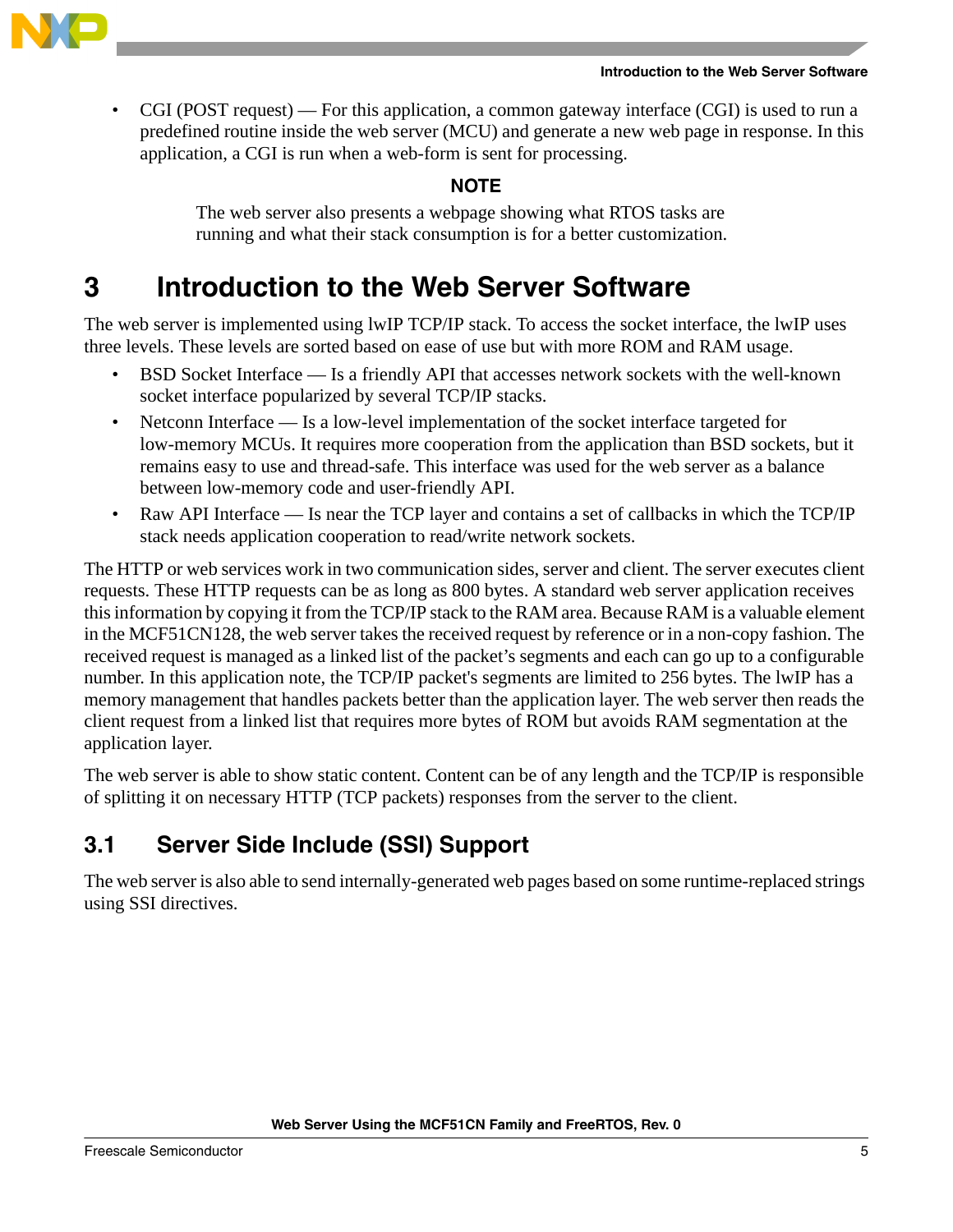

For example:

<!--#echo var="GREETING"-->

This text is replaced by a standard string if the following is true:

- GREETING is a valid string that executes a function to replace the complete SSI string with a new one.
- Web page extension ends with .FSL or .SHTML

In this example, GREETING is replaced by a standard greeting that depends on the web browser language requesting the web page.

```
Accept-Language: en
```
This request is sent during GET request and as soon as the GREETING request is received, it is replaced by "Hello" (English). By finding:

Accept-Language: fr

The GREETING string is replaced by "Salut" (French) and so on.

A web file stored in the internal memory is not limited to a specific number of SSI directives. A web page sent from the server to the client needs to include a content-length header showing the exact number of bytes of the web page. The web page length cannot be known when SSI directives are included. Due to the limited RAM memory on this MCU, the whole web page cannot be replaced and stored to find out the exact number of bytes to be sent to the client. This is resolved by using the transfer-encoding HTTP header option which is configured as "chunked". The content can be divided into chunks. Each chunk is prefixed by its size in bytes. A zero size chunk indicates the end of the response message.

As an example, [Figure 5](#page-5-0) shows values stored in the FLASH memory and requested by the HTML code using SSI directives. The information is replaced at runtime with the correct string stated in the http\_ssi.h file.

| mac.shtml - Notepad                                                                                                                                                                       |  |
|-------------------------------------------------------------------------------------------------------------------------------------------------------------------------------------------|--|
| File Edit Format View Help                                                                                                                                                                |  |
| <form action="mac.cgi" method="POST"><br/><div class="gbl"><br/><div class="hrw"><hr/></div><br/><h2>MAC Address: <!--#echo var="MACADD"--><div class="hrw"><hr/></div></h2></div></form> |  |
|                                                                                                                                                                                           |  |

<span id="page-5-0"></span>**Figure 5. SSI directives on original HTML source code**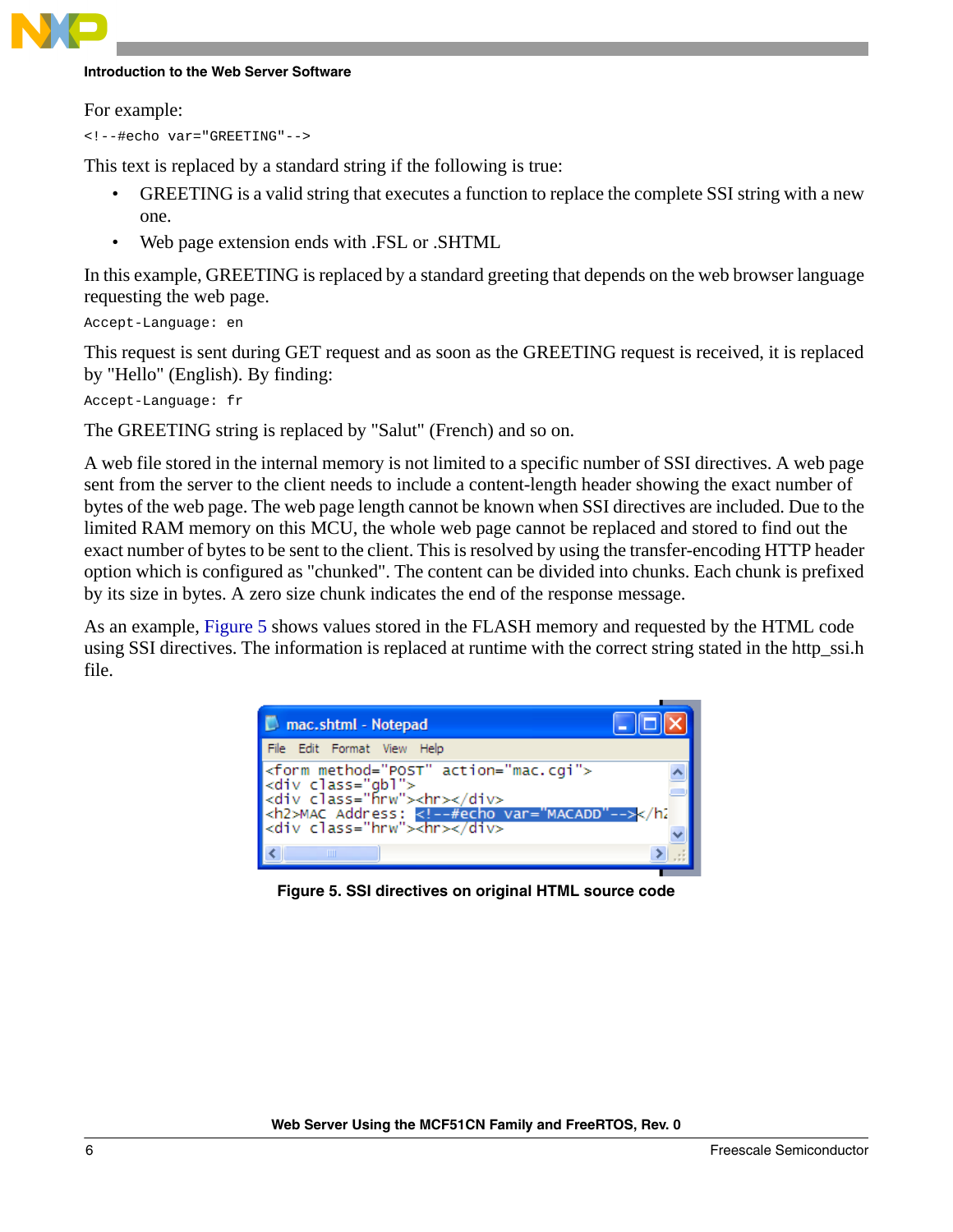

| MAC Options*                           |                          |
|----------------------------------------|--------------------------|
| *All info is updated until next reset. |                          |
| MAC Address: 00.CF.52.35.00.05         | IP Address: 10.81.64.38  |
|                                        |                          |
| Mask Address: 255.255.252.0            | GW Address: 10.81.67.254 |
|                                        |                          |
| Server Address: 192.168.1.81           | Address Type: DHCP       |
|                                        | <b>Static</b><br>Dynamic |

**Figure 6. Web page with replaced string using SSI method**

### <span id="page-6-0"></span>**3.2 Asynchronous JavaScript and XML (AJAX)**

The web server implementation supports Asynchronous JavaScript and XML (AJAX). It is a web method that allows web page content to be updated in the background, or without updating the whole page. The web browser is responsible for regularly requesting a small file with the information that is required to be updated and shows it on specific parts of the web page. The web contentappears to be dynamic and changing at runtime. For this web server implementation, these small files must have an FSL extension and are written in SSI directive format, so they can be updated at runtime.

For this implementation, the web browser (client) must process all the transactions. The client requests the background file at regular times (1 second on this implementation) and the server must be able to supply this file.

The following steps must be followed to use AJAX:

The HTML source code stored in the web server must have AJAX sentences. Go to ajax.htm for details on JavaScript language specific implementation.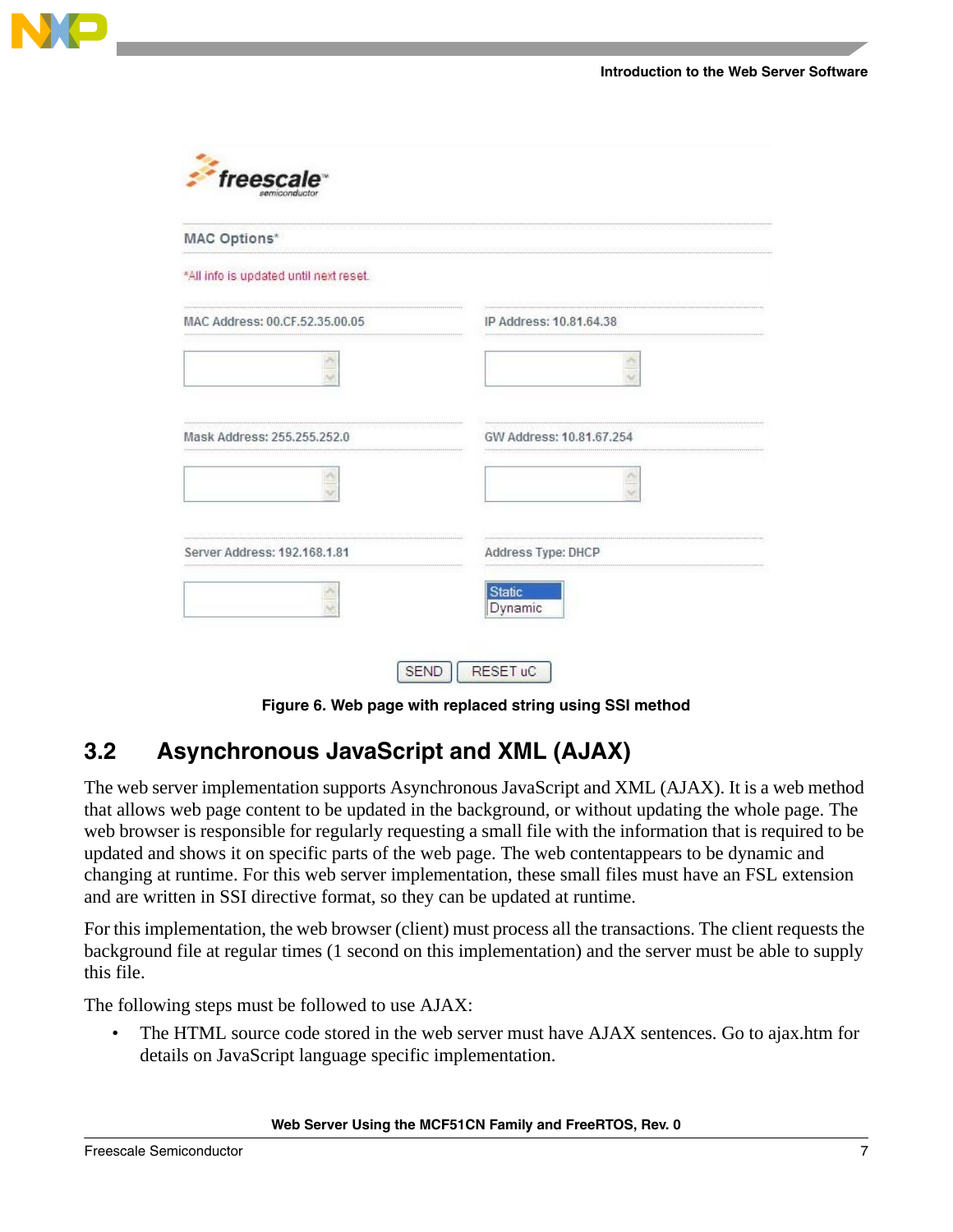

- The requested file needs to be written in SSI directives, therefore the response to the client is correctly replaced inside the web server, hiding the details of replacement to the client.
- The web server must support the HTTP persistent connection feature present in the lwIP TCP/IP stack.

[Figure 7](#page-7-0) shows the SSI directives that are replaced for this specific AJAX implementation.



**Figure 7. ajax.fsl file requested in background using AJAX method**

<span id="page-7-0"></span>[Figure 8](#page-8-1) shows how the information is dynamically updated on a web browser using AJAX.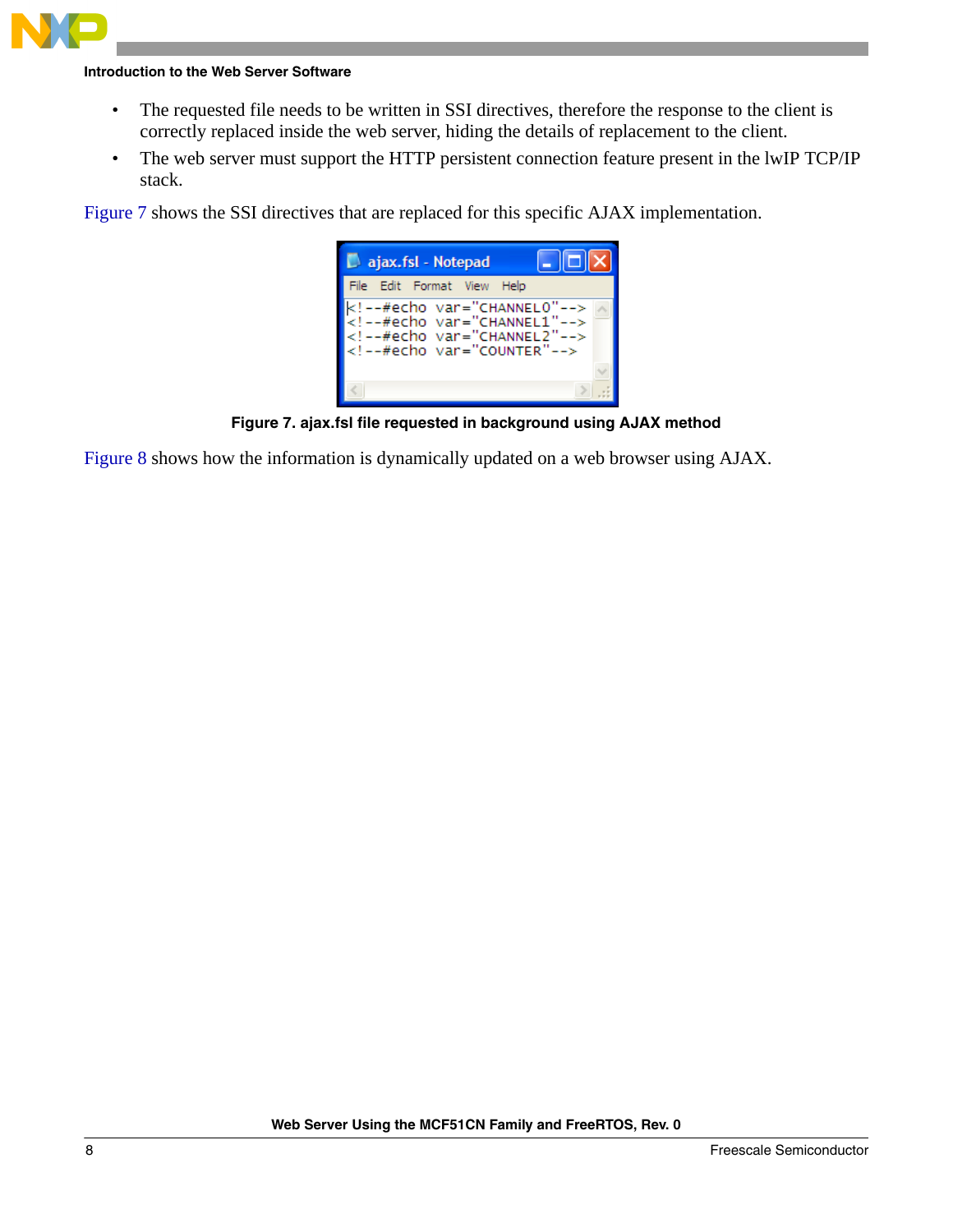



Real-Time Information Using AJAX technique

|     |     |      | <b>WASHER</b><br>w |
|-----|-----|------|--------------------|
| 0.5 | 5.5 | 10.5 | 20.5               |

**Figure 8. AJAX web page dynamically updated in background**

## <span id="page-8-1"></span><span id="page-8-0"></span>**3.3 Common Gateway Interface (CGI)**

The web server supports CGI to run client requests by the server. The CGI functionality appears while executing a web-form action. See [Figure 9](#page-8-2) for details. The web-form is sent after pressing the SEND button.

| Server Address: 192.168.1.81 | Address Type: DHCP      |
|------------------------------|-------------------------|
|                              | mamic                   |
|                              | RESET uC<br><b>SEND</b> |

<span id="page-8-2"></span>**Figure 9. CGI interface using web-form buttons**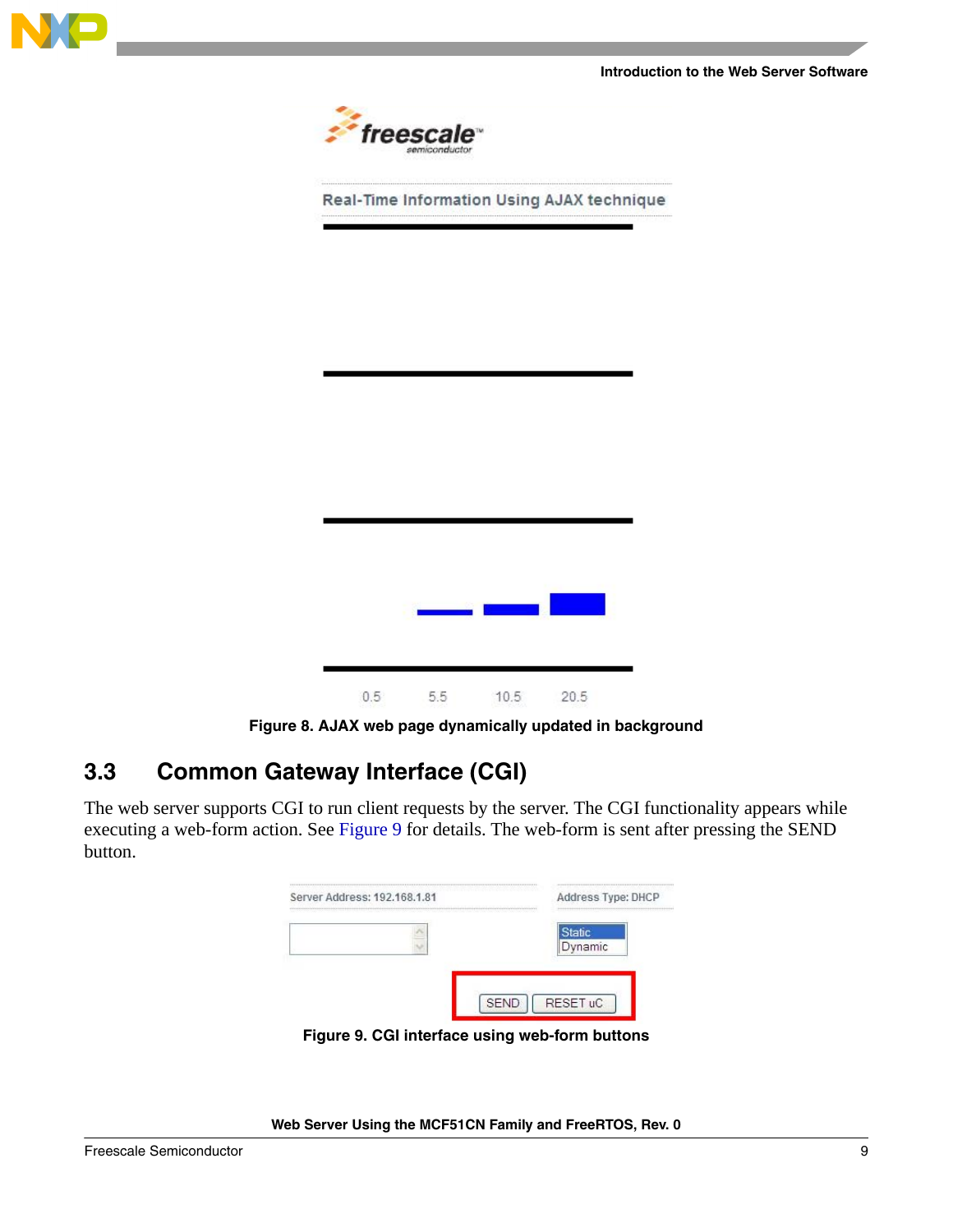### **NOTE**

To reset the board using the web page interface the following must be checked:

- Software is working in a standalone way (not using the debug interface).
- A single POR must be executed after each programming of the MCU to allow the system to support software resets.

Not following these steps before executing a web-form reset can lead to an unresponsive system that is allowed to resume operation only after an on-board reset.

## <span id="page-9-0"></span>**3.4 Tasks Status**

By typing [assigned IP address like http://10.81.64.38]/tasks.htm, the task status is viewable. This web page is useful to know the task stack consumption. The stack column shows the number of long words that are available for each task stack. If one of these numbers is near to zero, then the respective stack is near to overflow. Most of the time, an overflow in the stack means an overflowed area is overwriting other memory areas and the error can affect the whole system in unknown ways.

The following FreeRTOS port does not support a dedicated interrupt stack when switching to interrupts. Then the sum of all the interrupt stacks must be considered as delta and needs to be considered in each task, besides its own task stack space. A future version of FreeRTOS for ColdFire will provide user/supervisor support present in ColdFire architecture. This will allow switching to a dedicated interrupt stack during interrupt handling. The delta needs to be considered as part of the interrupt stack only, therefore reducing RAM consumption per task.

| Address # http://10.81.64.38/tasks.htm |   |                      |    |                                                       |
|----------------------------------------|---|----------------------|----|-------------------------------------------------------|
| Running tasks:                         |   |                      |    |                                                       |
| Task                                   |   | State Priority Stack |    |                                                       |
|                                        |   |                      |    |                                                       |
| <b>WEB</b>                             | R | 4                    | 28 | 3                                                     |
| IDLE                                   | R | 0                    | 13 | 5                                                     |
| FEC.                                   | B | 5                    | 5  | $\mathbf{1}$                                          |
| topip                                  | B | $\frac{4}{1}$        | 71 | o                                                     |
| <b>SCT</b>                             | s | 3                    | 98 | 4                                                     |
|                                        |   |                      |    | FreeRTOS+1wip port (c)2009 by Freescale Semiconductor |

**Figure 10. Tasks' status on the MCF51CN128**

## <span id="page-9-1"></span>**3.5 SD Card Support**

The web page is implemented in a way that a file system can be added with an SD card. A file stored in the SD memory can then be displayed on a regular web browser window.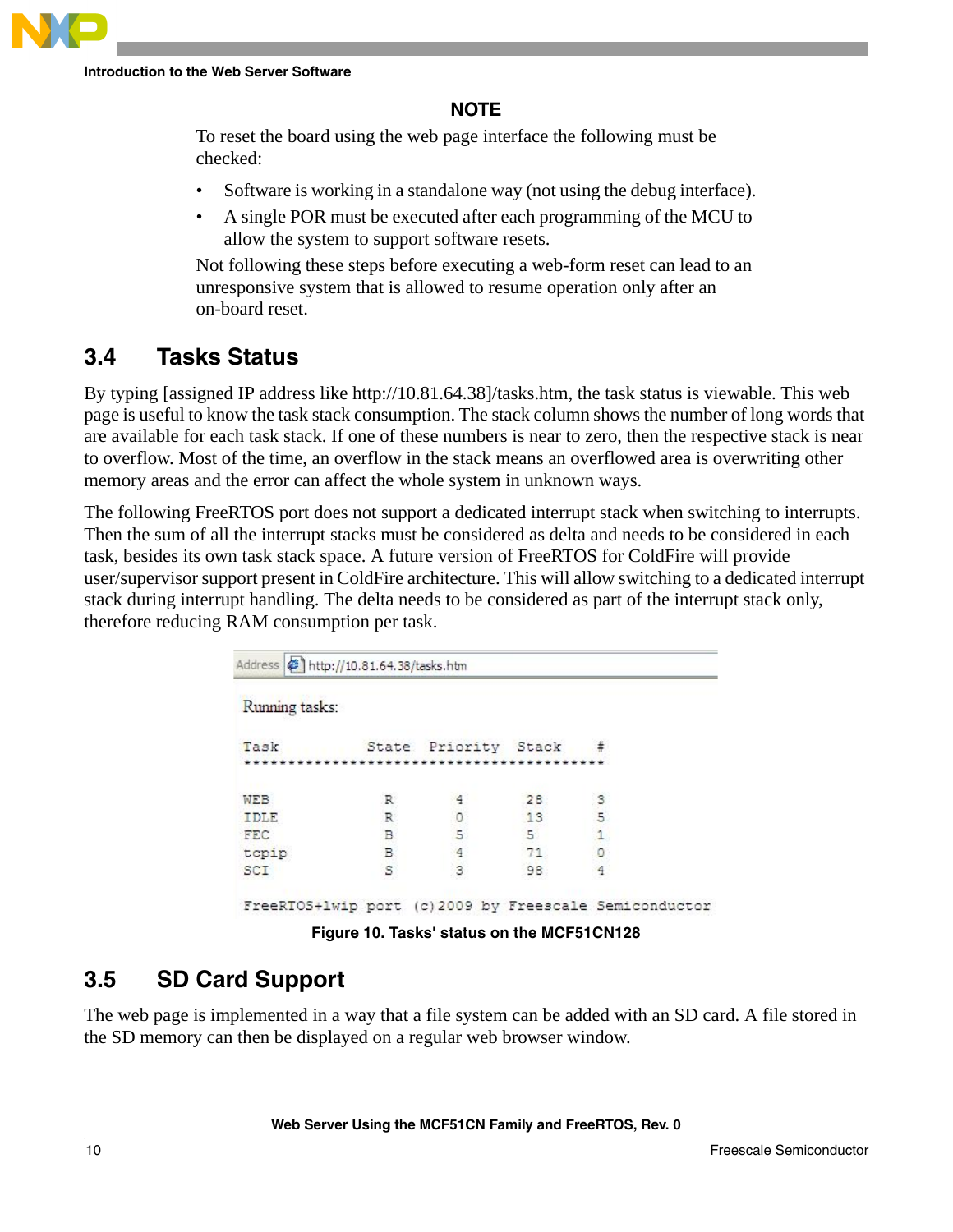

## <span id="page-10-0"></span>**3.6 Limitations**

Due to limited RAM memory, only one client must be connected to the web server at the same time. One way to manage multiple clients is to create a task for each new client. However, per each new task, a considerable amount of RAM memory is required for stacking purposes. If multiple clients are required, an upgrade to the MCF5223x or MCF5225x must be considered.

# <span id="page-10-1"></span>**3.7 Principle of Operation**

The software was developed for the MCF51CN128 reference design hardware to demonstrate low cost and small board size. But, it can also be used in the Tower board selection between either the M51CN128RD or V1TOWER C-macros inside the m51cn128evb.h file.

/\*Warning: only define one of them\*/ #define M51CN128RD /\*pins moved to reference design hardware\*/ //#define V1 TOWER /\*pins moved to reference design hardware\*/

**Figure 11. Code snippet for hardware change**

# <span id="page-10-2"></span>**4 Web Server Software**

## <span id="page-10-3"></span>**4.1 Software Architecture**



[Figure 12](#page-10-4) shows how the web server is divided and what software blocks are used for this implementation.

**Figure 12. Software segmentation**

<span id="page-10-4"></span>For more information regarding memory footprint or details regarding FreeRTOS or lwIP, refer to application note *Serial-to-Ethernet Bridge Using MCF51CN Family and FreeRTOS* (document AN3906).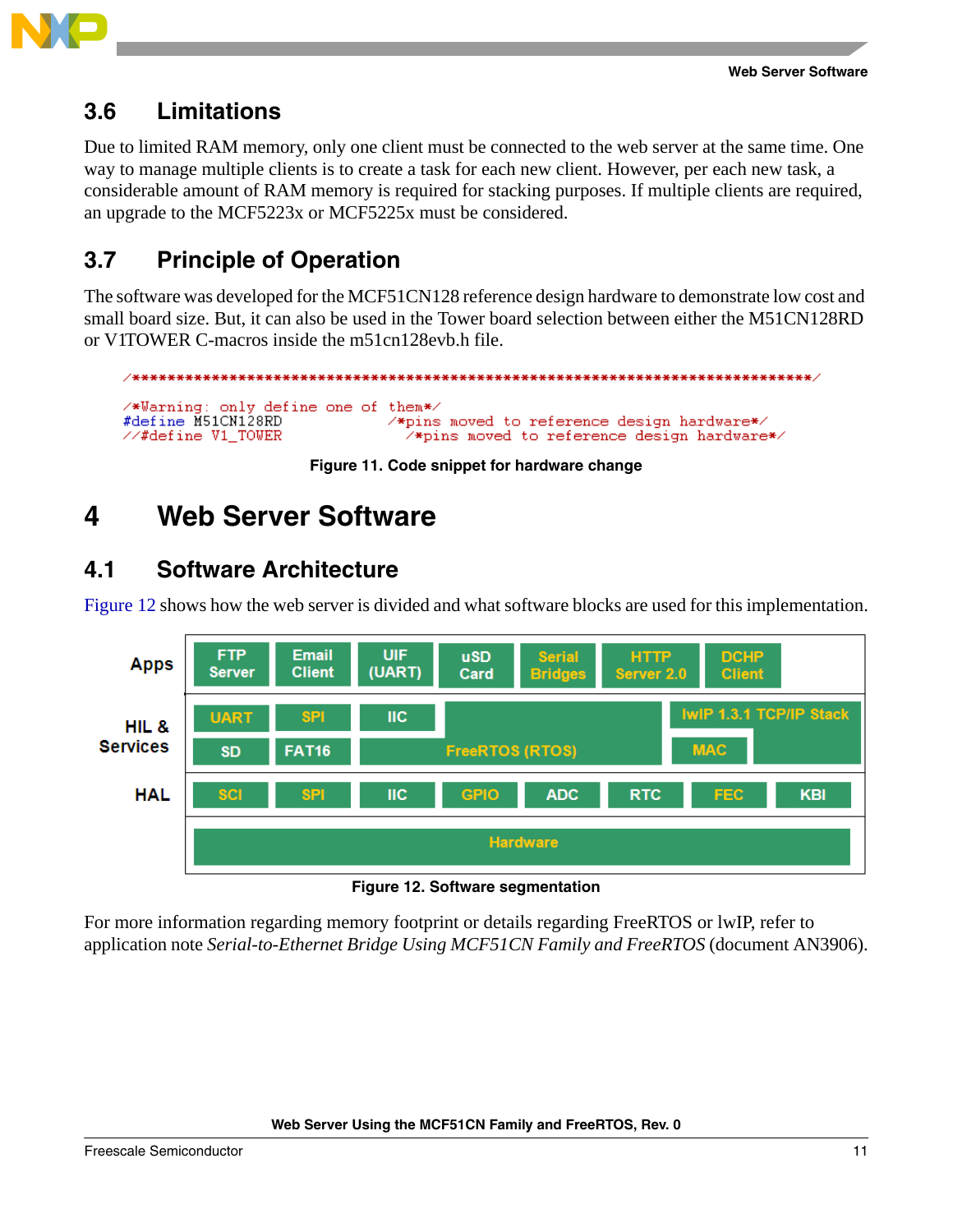

**Web Server Software**

## <span id="page-11-0"></span>**4.2 Software Hierarchy**

[Figure 13](#page-11-1) shows the software files hierarchy.



<span id="page-11-1"></span>**Figure 13. File implementation**

**Web Server Using the MCF51CN Family and FreeRTOS, Rev. 0**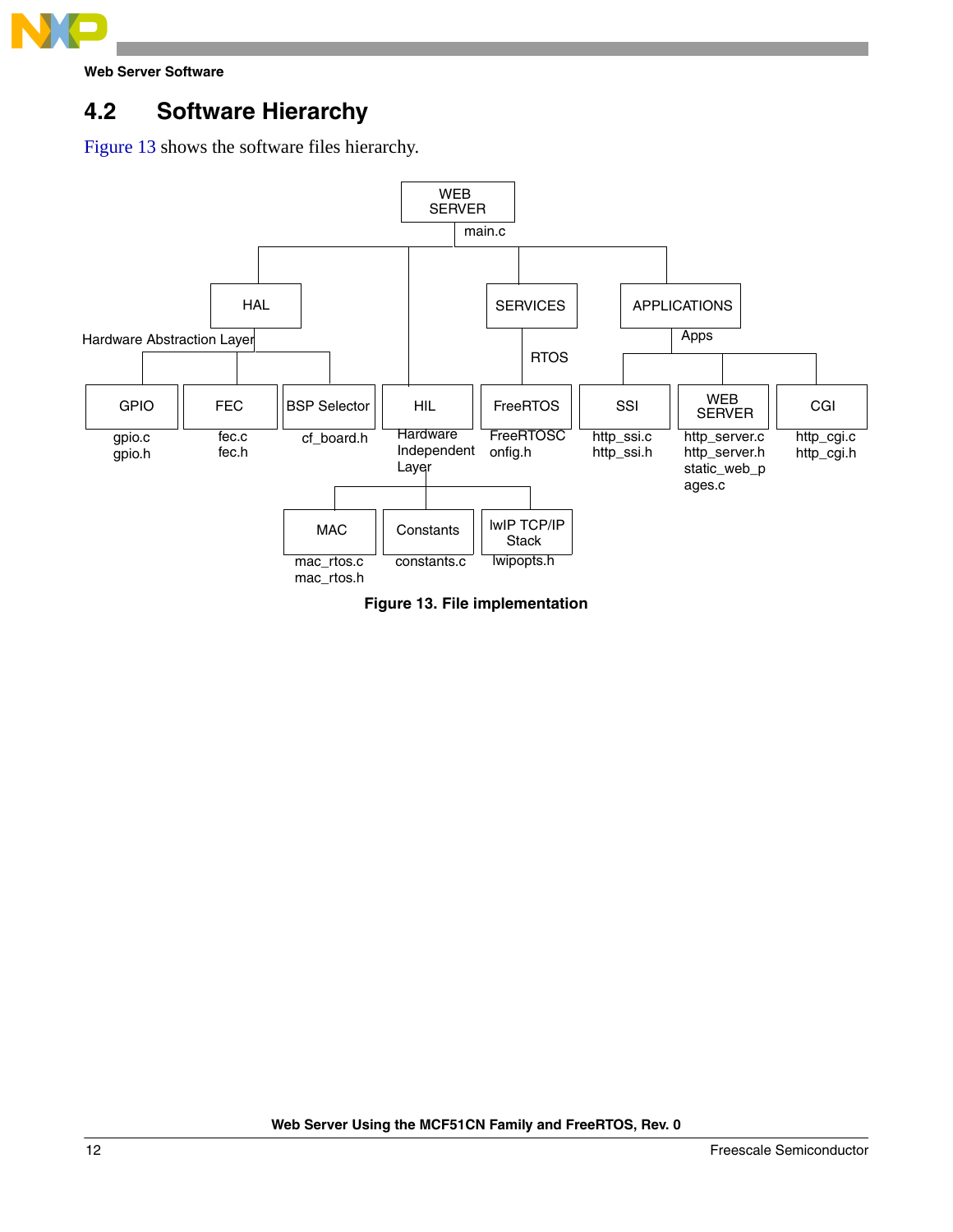

| Layer        | <b>File Name</b>   | <b>Description</b>                                                                          |
|--------------|--------------------|---------------------------------------------------------------------------------------------|
| Main         | main.c             | Enable and disable the tasks running on the MCF51CN128 MCU: in<br>this case, the web server |
| <b>HAL</b>   | gpio.c             | Routines that use pins directly for the selected MCU                                        |
|              | gpio.h             | Points all the modules to a specific pin for the selected MCU                               |
|              | fec.c              | Low level Init for FEC driver                                                               |
|              | fec.h              | Number and length of RX/TX buffers                                                          |
|              | cf_board.h         | HAL layer to use with this Serial Bridge                                                    |
| <b>HIL</b>   | mac rtos.c         | MAC driver used by IwIP TCP/IP stack                                                        |
|              | mac rtos.h         | MAC driver header                                                                           |
|              | constants.c        | Structure containing all the default parameters after reset                                 |
|              | lwipopts.h         | IwIP options to enable or disable services                                                  |
|              | FreeRTOSConfig.h   | FreeRTOS options to enable or disable services                                              |
| Applications | http_cgi.c         | Selector between different CGIs                                                             |
|              | http_cgi.h         | CGIs defined by the user and application                                                    |
|              | http_ssi.c         | Parser to replace SSI directives at runtime                                                 |
|              | http_ssi.h         | SSI defined by the user and application                                                     |
|              | http_server.c      | Manages GET and POST requests                                                               |
|              | http_server.h      | RTOS tasks' status and error messages                                                       |
|              | static_web_pages.c | Contains web pages in an array form                                                         |

| Table 2. Software file descriptions |
|-------------------------------------|
|-------------------------------------|

### <span id="page-12-0"></span>**4.2.1 Hardware Abstraction Layer (HAL) Implementation**

The HAL is defined as the collection of software components that gives direct access to the hardware resources, such as peripherals, configuration registers, optimized assembler routines (with their appropriate prototypes), pre-compiled object code libraries, or any other hardware dependent resource, through the HAL – HW Interface.

[Figure 12](#page-10-4) is a representation of the software blocks that are most important for the HAL. The HAL uses modules available in the MCF51CN128 MCU.

### <span id="page-12-1"></span>**4.2.2 Fast Ethernet Controller (FEC) Handling**

Due to reduced memory footprint, a single Tx buffer is used to transmit data and two Rx buffers are used to receive information. For details on fast Ethernet controller (FEC) handling, refer to application note *Serial-to-Ethernet Bridge Using MCF51CN Family and FreeRTOS* (document AN3906).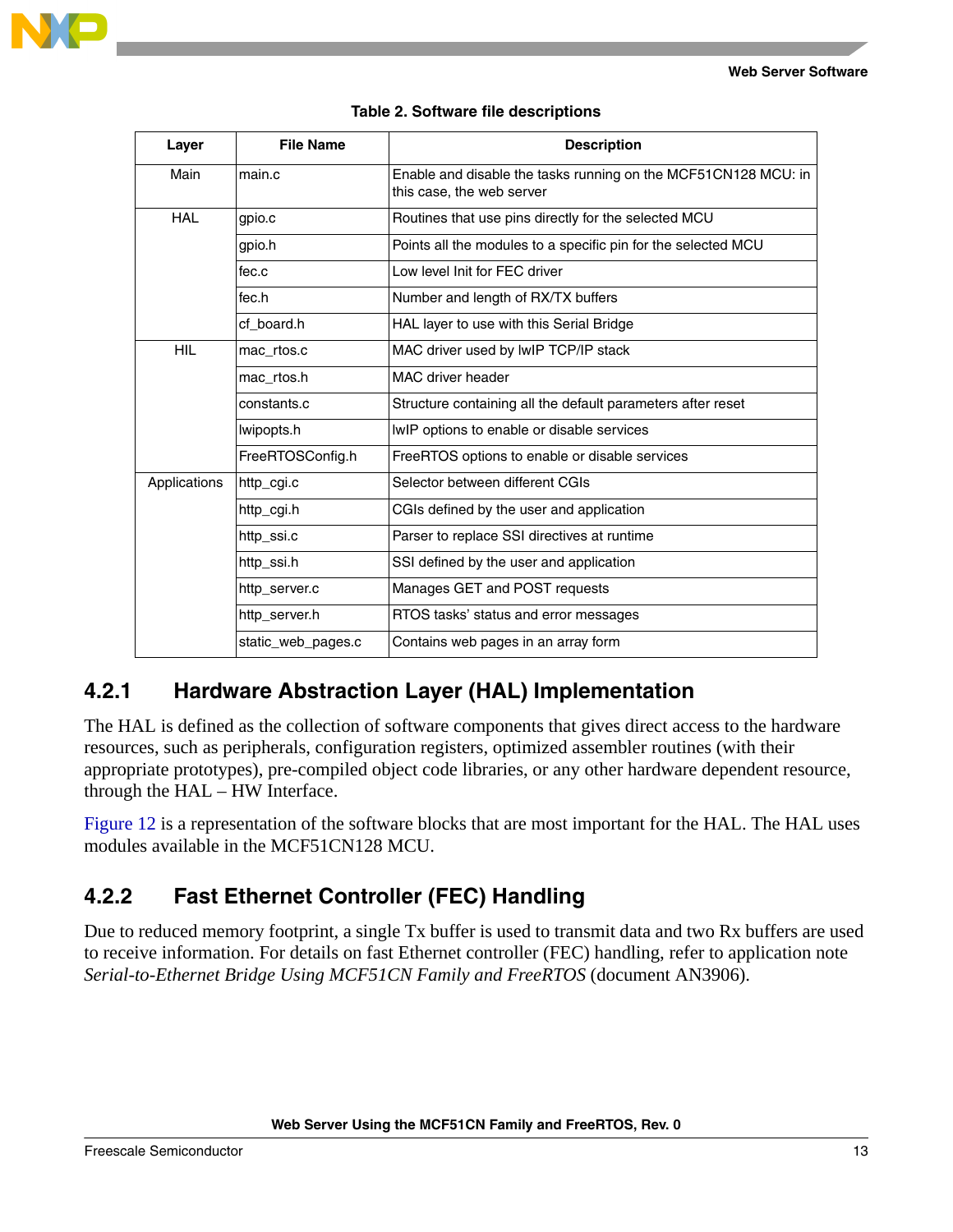

**Web Server Software**

### <span id="page-13-0"></span>**4.2.3 Hardware Independent Layer (HIL) Implementation**

To maintain hardware independence, software components that belong to this layer can access the controller's resources only by means of HIL components. Therefore, they shall refrain from directly accessing the resources of the controller on which they are running. This feature allows for components from this and the layers sitting above to run on different controllers without further change.

[Figure 14](#page-13-2) and [Figure 15](#page-14-1) are representations of the software blocks that are more important for the HIL. The HIL is the nearest software layer to applications using HAL software layers.

## <span id="page-13-1"></span>**4.3 Socket Interface**

[Figure 14](#page-13-2) shows the socket flow from the server and client perspective.



#### **Figure 14. Netconn socket flow diagram**

<span id="page-13-2"></span>[Figure 15](#page-14-1) shows the web server flow diagram. It uses a non-blocking accept function to switch from one HTTP session to another. HTTP sessions are important because a single web browser can connect to the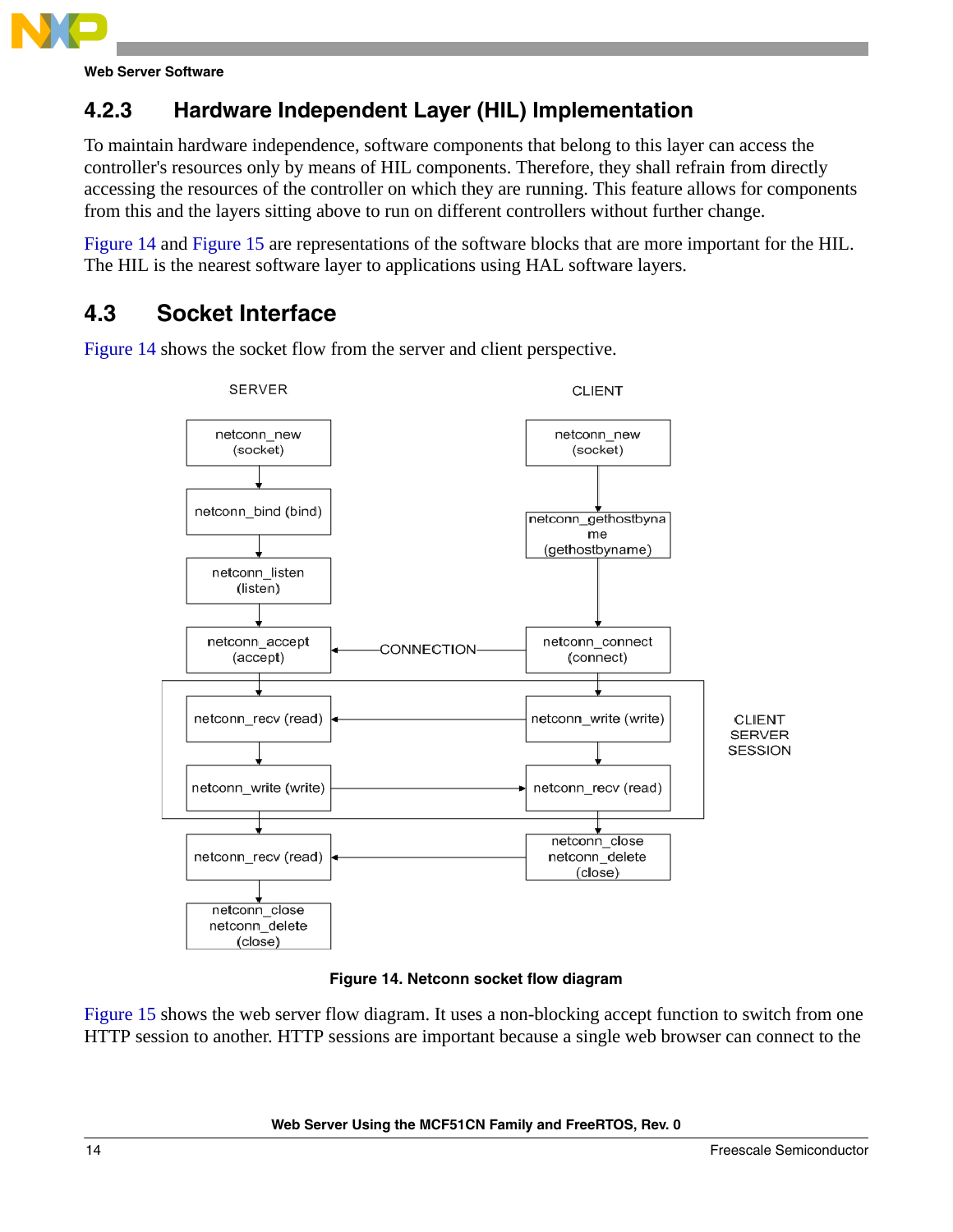



web server port 80 by using more than one connection or session at the same time. This improves performance and takes advantage of keeping connections open by using the keep-alive feature.





# <span id="page-14-1"></span><span id="page-14-0"></span>**5 Web Server API**

This section shows the main functions used for the web server application. This task needs to be added using the thread support (sys\_thread\_new) of lwIP instead of using the task creation of FreeRTOS (xTaskCreate).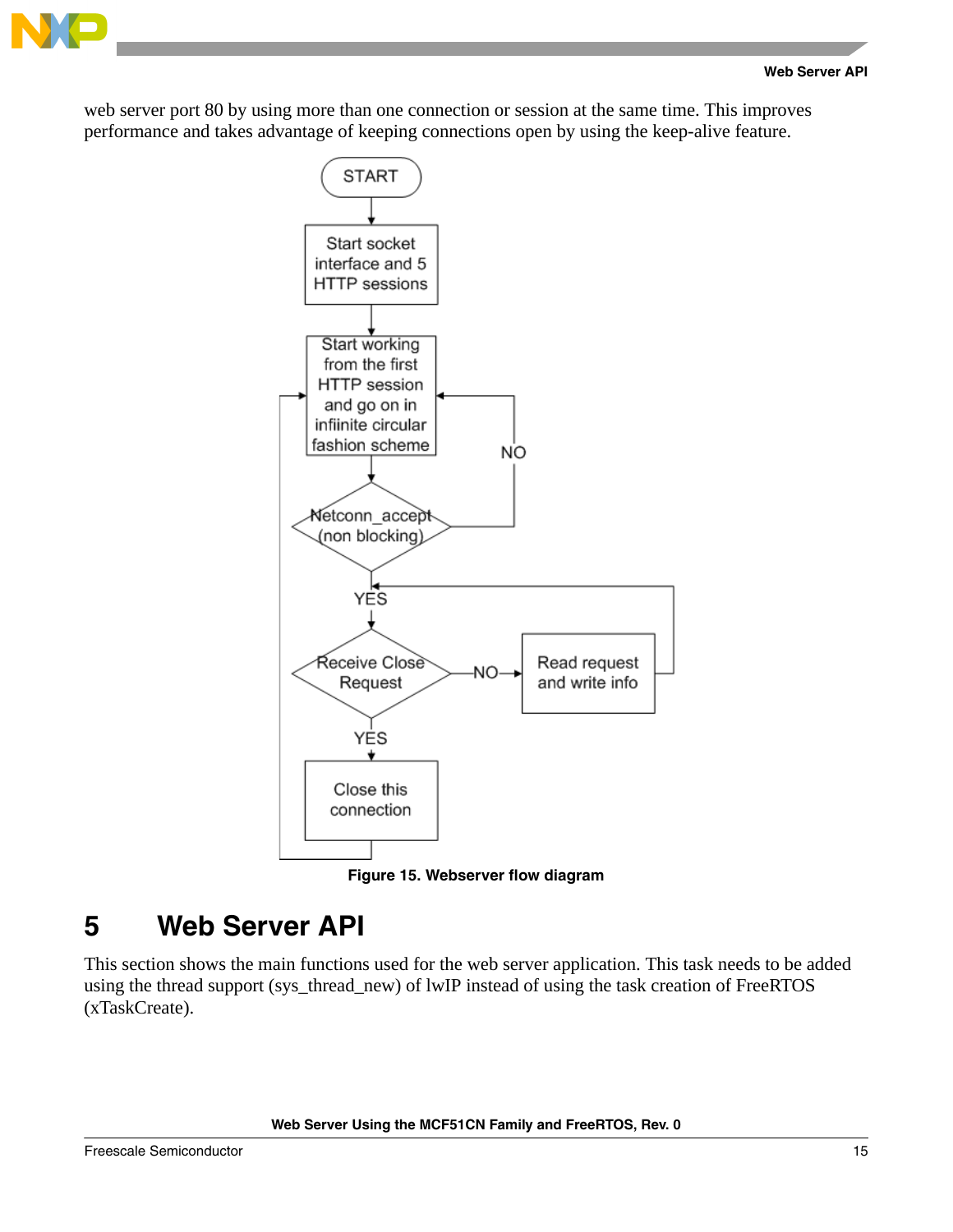#### **Customization**

The way the web server task must be called is as follows:

```
( void )sys_thread_new("WEB", HTTP_Server_Task, NULL, WEBSERVER_STACK_SPACE, 
HTTP_TASK_PRIORITY );
```
Details about the function are provided:

#### Syntax:

```
void
HTTP_Server_Task( void *pvParameters )
```
#### Description:

```
/**
  * Start an embedded HTTP server Task: 1 client and multiple files per transfer
 *
  * @param none
  * @return none
  */
Starts the Web server
```
The web server is capable of supporting GET and POST requests from a web client. The support given to these requests is enough and must not be changed.

# <span id="page-15-0"></span>**6 Customization**

For customization, only the following files must be modified for a change in software or hardware:

|  |  |  | Table 3. Customization |
|--|--|--|------------------------|
|--|--|--|------------------------|

| <b>File Names</b>  | <b>Description</b>                                        |  |
|--------------------|-----------------------------------------------------------|--|
| cf board.h         | Used to point to a new BSP, new HAL software drivers      |  |
| lwipopts.h         | Iwip configuration file. Enable/disable tcp/ip options    |  |
| gpio.c/gpio.h      | Change GPIO used for all modules in the MCU               |  |
| FreeRTOSConfig.h   | FreeRTOS user configuration file. Enable/Disable features |  |
| static web pages.c | Contains web pages                                        |  |
| http_server.h      | Presents error messages                                   |  |
| http_ssi.h         | The list of SSI directives and their string replacements  |  |
| http_cgi.h         | The list of CGI applications                              |  |

For a standard web server, only the following files are required to be changed:

- Static\_web\_pages.c This C file contains each file on an array-scheme. To add or remove new files, the array contains only the file's data. The HTTP header is generated at runtime, therefore there is no need to create it at the compile time.
- http\_ssi.h To add new SSI directives, SSI\_CMD\_CHANNEL0 must be followed as a guide. The first element states the string to be used as ID and the second function to be called when the string is found in the HTML source code. This function must return the string to be used to replace the ID string. Finally, add it to the array of SSI directives called SSI\_CMD\_ARRAY.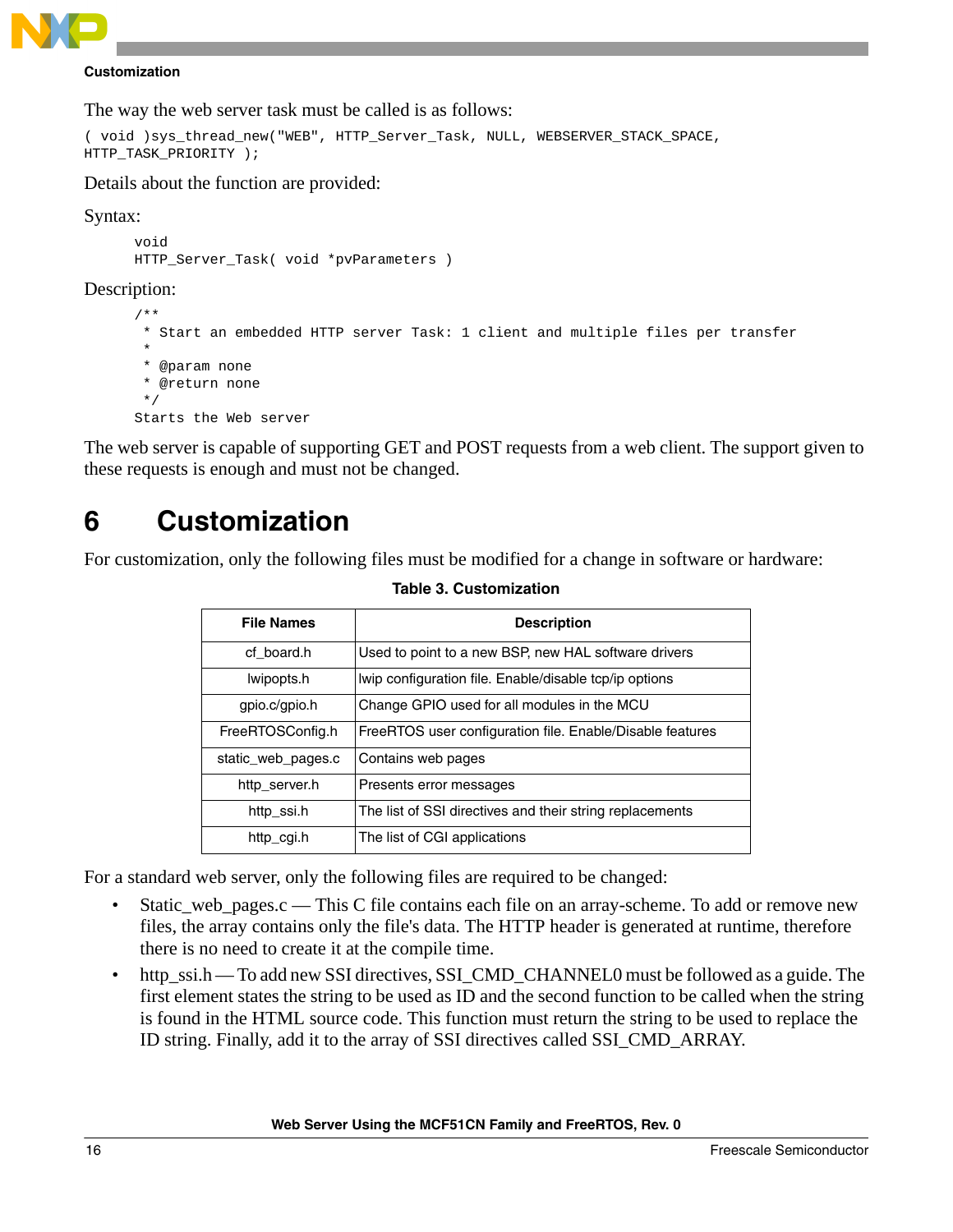

```
#ifndef SSI_CMD_CHANNEL0<br>#define SSI_CMD_CHANNEL0
                    {"CHANNELO", adc_channel0}
               #endif
SSI CMD SSI CMD ARRAY[] =
  SSI CMD CHANNELO,
  SSI CMD CHANNEL1.
  SSI_CMD_CHANNEL2,
  SSI_CMD_COUNTER.
  SSI_CMD_GREETING,
                            /*for default dynamic web page*/
           Figure 16. Example Code 1 — SSI Example
```
http\_cgi.h — To add new CGI routines, CGI\_RESET\_CONFIGURATION must be followed as a guide. The first element states the name of the CGI to be used for the POST request and the second element states the function to be called for the found CGI. This function will receive as a parameter, the request received from the POST request. Finally, add it to the array of CGI routines called CGI\_CMD\_ARRAY.

| #ifndef CGI RESET CONFIGURATION<br>#define CGI_RESET_CONFIGURATION<br>#endif                                                                       | {"reset.cqi",reset configuration process}                                                                                                                    |
|----------------------------------------------------------------------------------------------------------------------------------------------------|--------------------------------------------------------------------------------------------------------------------------------------------------------------|
| st of cqi's for this process*⁄<br>CMD CGI CMD ARRAY[] =                                                                                            |                                                                                                                                                              |
| <b>GI_UART_CONFIGURATION.</b><br><b>GPI_CONFIGURATION,</b><br><b>GI MAC CONFIGURATION.</b><br><b>I TCP CONFIGURATION.</b><br>I RESET CONFIGURATION | /*config.shtml: configuration file*/<br>/*spi.shtml: configuration file*/<br>/*mac.shtml: configuration file*/<br>$\angle *$ top.shtml: configuration file*/ |

**Figure 17. Example Code 2 — CGI Example**

• cf board.h — If a change of the MCU is required to upgrade to MCF5223x or MCF5225x, cf\_board.h must point to the new low level drivers to be used by the application. Use MCF51CN128 for details on how MCU selection is used on the CodeWarrior project.

Additional customizations are not required because the web server has enough services with the provided RAM memory. The application is fine-tuned to provide good performance with limited resources.

# <span id="page-16-0"></span>**7 Conclusion**

This document described how a web server can be implemented in the MCF51CN128 using only internal memory in the smallest package (48-pin QFN). The document also described some HTTP services like: SSI, Forms, Ajax, and Dynamic replacement using lwIP as the TCP/IP stack and FreeRTOS as the RTOS. The software showed that all web services mentioned can be implemented in less than 128 KB of ROM and 24 KB of RAM.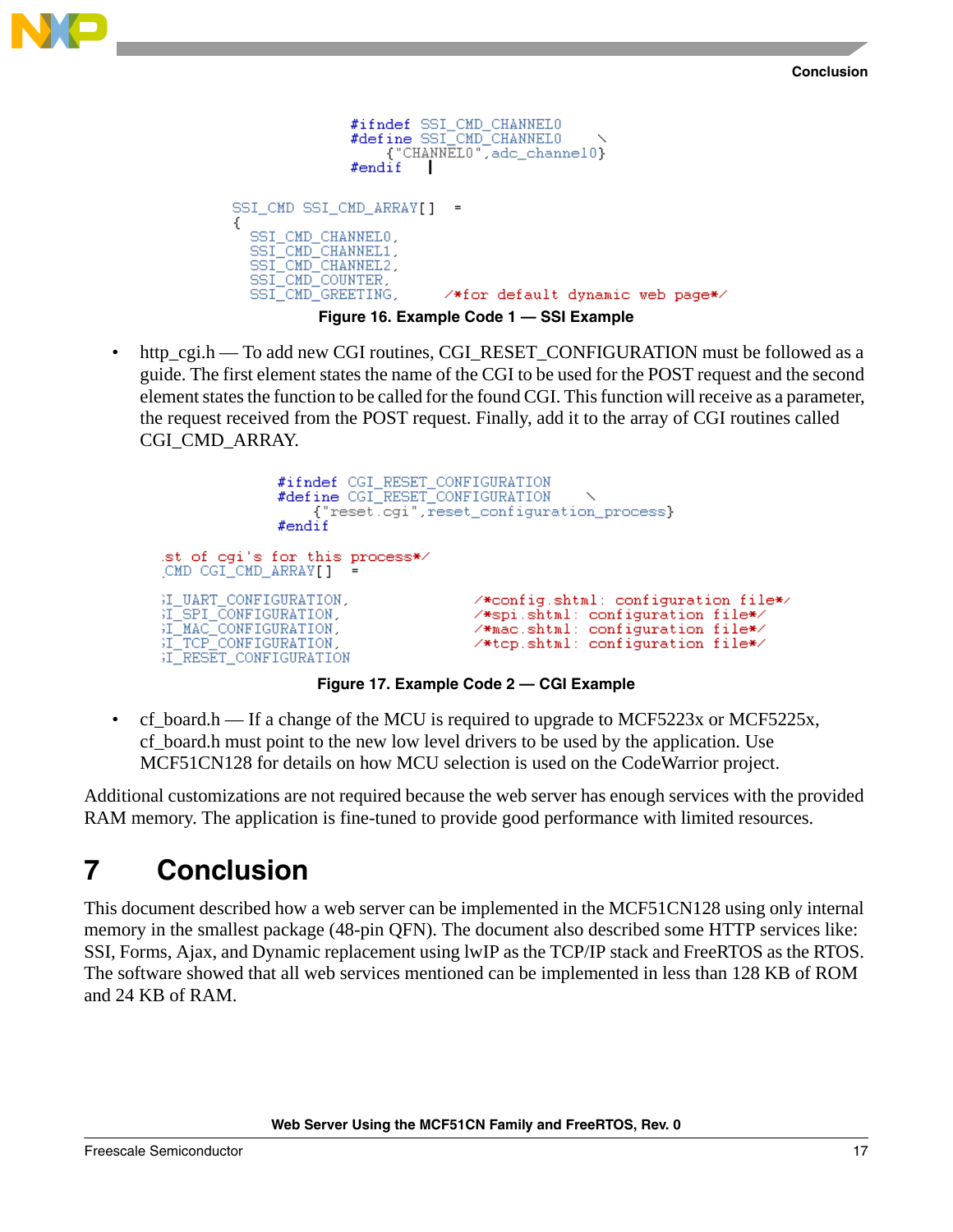

**Considerations and References**

# <span id="page-17-0"></span>**8 Considerations and References**

Find the newest software updates and configuration files for the MCF51CN128 on the Freescale Semiconductor home page, [www.freescale.com:](www.freescale.com)

- MCF51CN128 Reference Design and Tower System were the hardware used to test the AN3928SW.
- For more information on FEC, refer to *MCF51CN128 Reference Manual* (document MCF51CN128RM) at [www.freescale.com.](www.freescale.com)
- To learn more about the Tower System, refer to www.freescale.com/tower.
- To learn more about the MCF51CN128 Reference Design details, refer to MCF51CN128 Product [Summary Page.](http://www.freescale.com/webapp/sps/site/prod_summary.jsp?code=MCF51CN128&nodeId=0162468rH3YTLC00M924B2)
- The BridgeSoftwareDemo software was developed and tested with CodeWarrior for ColdFire V6.2.1.
- Download the source files for AN3928SW.zip from <www.freescale.com>.
- • [For more information regarding software or hardware refer to w](www.freescale.com/support)ww.freescale.com/support.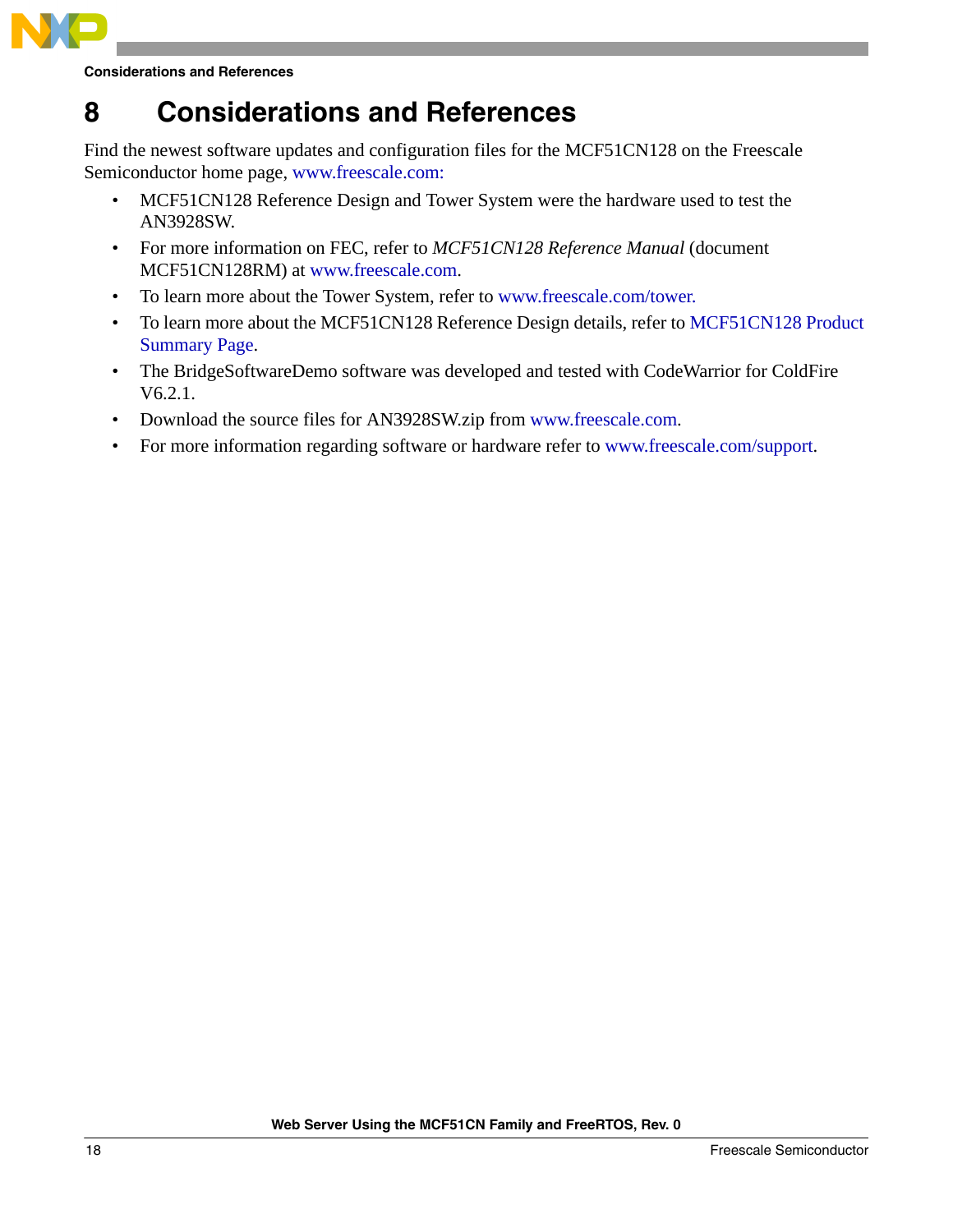

THIS PAGE IS INTENTIONALLY BLANK